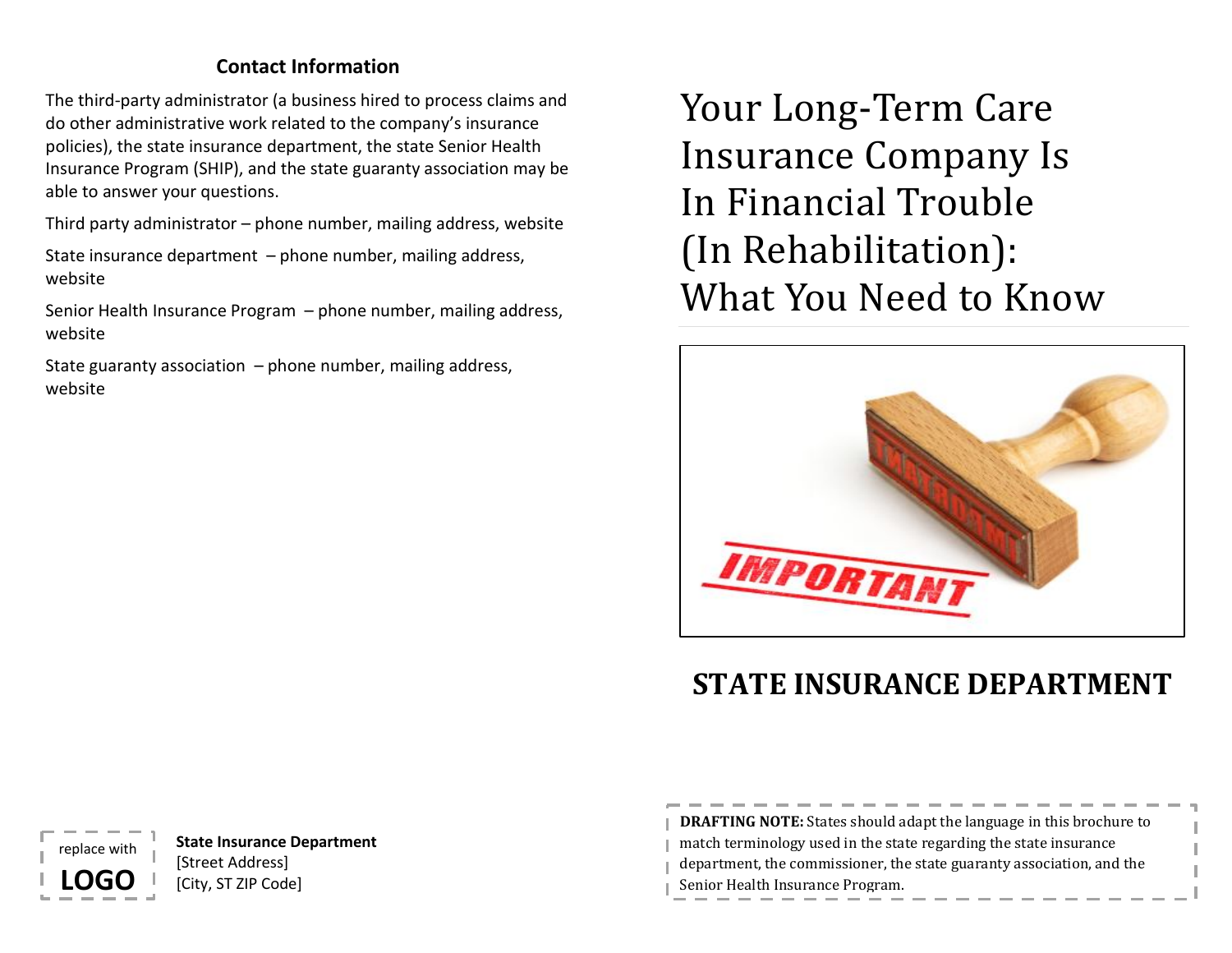### **Why did I get this document?**

You got this document because you have a long-term care insurance policy. The insurance company that issued your insurance policy is in financial trouble. The state insurance department has put that company into rehabilitation.

#### **What is rehabilitation?**

Rehabilitation is a legal step a state insurance department takes when an insurance company is in financial trouble. If the insurance department thinks the insurance company may not have enough assets to pay claims, the department may step in to try to return the company to financial health. In the worst case, regulators liquidate an insurance company. Liquidation is like bankruptcy. That hasn't happened yet for your insurance company and may not ever happen.

A court orders rehabilitation. By law, the state insurance commissioner is named the Rehabilitator of the company. The court order protects policyholders in several ways, including making sure they still have coverage. The Rehabilitator does an independent, indepth financial analysis of the insurance company and has legal control of the company.

#### **How does a company come out of rehabilitation?**

When the court is satisfied that an insurance company is financially ready to operate normally, it will release the company from rehabilitation. If the insurance company can't recover, it could be liquidated.

#### **How does rehabilitation affect me?**

Even if your company is in rehabilitation, usually nothing will change about how you pay premiums, file claims, or conduct business with the company.

## **What will happen to my long-term care policy and what do I need to do?**

The terms of your policy still will be honored while the company is in rehabilitation. If your policy is guaranteed renewable, it can't be canceled. If there's anything you need to do, you'll be notified.

**State Health Insurance Assistance Programs (SHIP):** A free health benefits counseling service for Medicare beneficiaries and their families and caregivers. SHIPs mission is to educate, advocate, counsel and empower people to make informed healthcare benefit decisions. SHIP is an independent program funded by Federal agencies. It isn't affiliated with the insurance industry.

**State Insurance Commissioner:** A state regulator who heads the state insurance department and monitors and regulates insurance sales and claims in the state. Insurance commissioners either are appointed by the governor or elected. The commissioner also decides when an insurance company should be declared insolvent or put in rehabilitation. The insurance commissioner can ask the state court to put an insurance company into rehabilitation and try to return it to financial health. Or, the commissioner can ask the state to put an insolvent company into liquidation and run the company.

**State Insurance Department:** The state regulatory agency responsible to enforce the state's own laws and regulations for all types of insurance.

**Third Party Administrator:** A business hired to process claims and do other administrative work related to another company's insurance policies.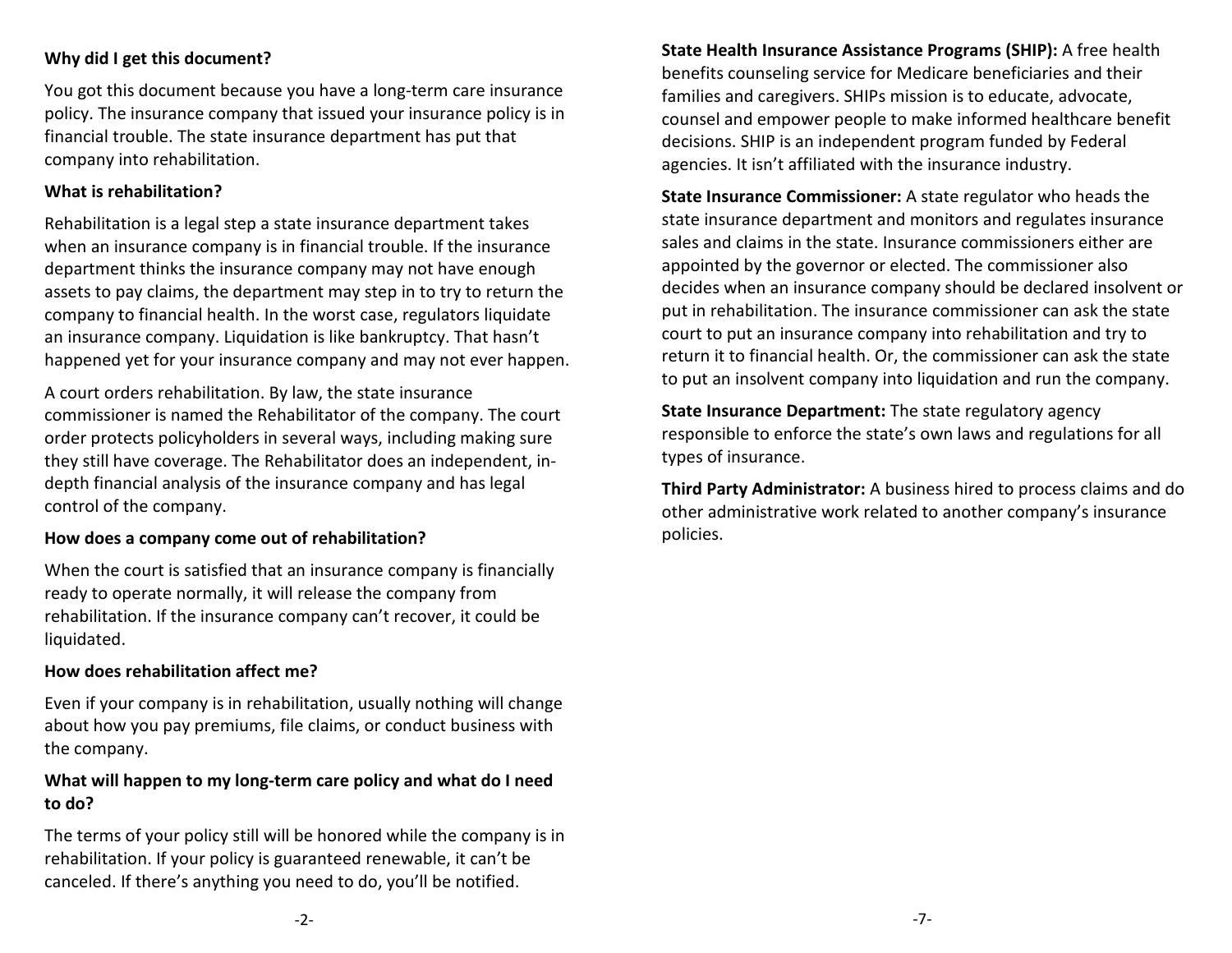## **Decisions**

**What decisions will I be asked to make? How will I know when I have to make those decisions? How long will I have to make those decisions?**

The state insurance commissioner as the Rehabilitator will contact you if you need to make any decisions about your insurance coverage. The notice would explain the decisions and give you a deadline to make those decisions. **Don't miss the deadline!**

#### **Who can help me make those decisions?**

You may be asked to make some very important decisions. You should discuss any decisions about your insurance coverage with your family, an attorney, and/or a financial advisor. If you have questions, call your insurance company. If you need more information, call your state insurance department.

#### **What are my rights while my company is in rehabilitation?**

You still have the rights described in your policy as well as any rights you have under state law. If your policy is guaranteed renewable, it can't be canceled.

# **Glossary**

**Benefits:** Money an insurance company pays to policyholders or care providers for services the insurance policy covers.

**Claim**: A request a policyholder makes to be paid benefits from their policy for eligible services.

**Coverage Limit:** The maximum policy benefit a guaranty association will pay. State law sets this limit, which may be less than the benefit limit in the policy.

**Guaranty Association:** State-based organizations created under the laws of all 50 states, Puerto Rico, and the District of Columbia to protect policyholders of an insolvent insurance company.

**Guaranty Association Coverage:** The benefits a state guaranty association provides policyholders when their insurance company is in liquidation. In most states, guaranty associations have *coverage limits* (dollar limits on total lifetime benefits). A policy stops paying benefits when this limit is reached (or when the benefit limit of the original policy is reached, whichever is *lower*). State law sets guaranty association coverage limits so the limits vary from state to state.

**Guaranteed Renewable Policy:** A policy in which the insurance company guarantees the policyholder the right to renew the policy for life, as long as the policyholder pays the premiums. Most longterm care insurance policies are "guaranteed renewable." The insurance company may increase the premiums on guaranteed renewable policies but only for all policies of that particular type. It can't single out an individual's guaranteed renewable policy for a premium increase.

**Insolvency**: When an insurance company can't meet its financial obligations to its policyholders or creditors.

**Lapse:** When a policy ends because the policyholder stopped paying premiums for the policy. The policyholder loses insurance protection after a policy lapses.